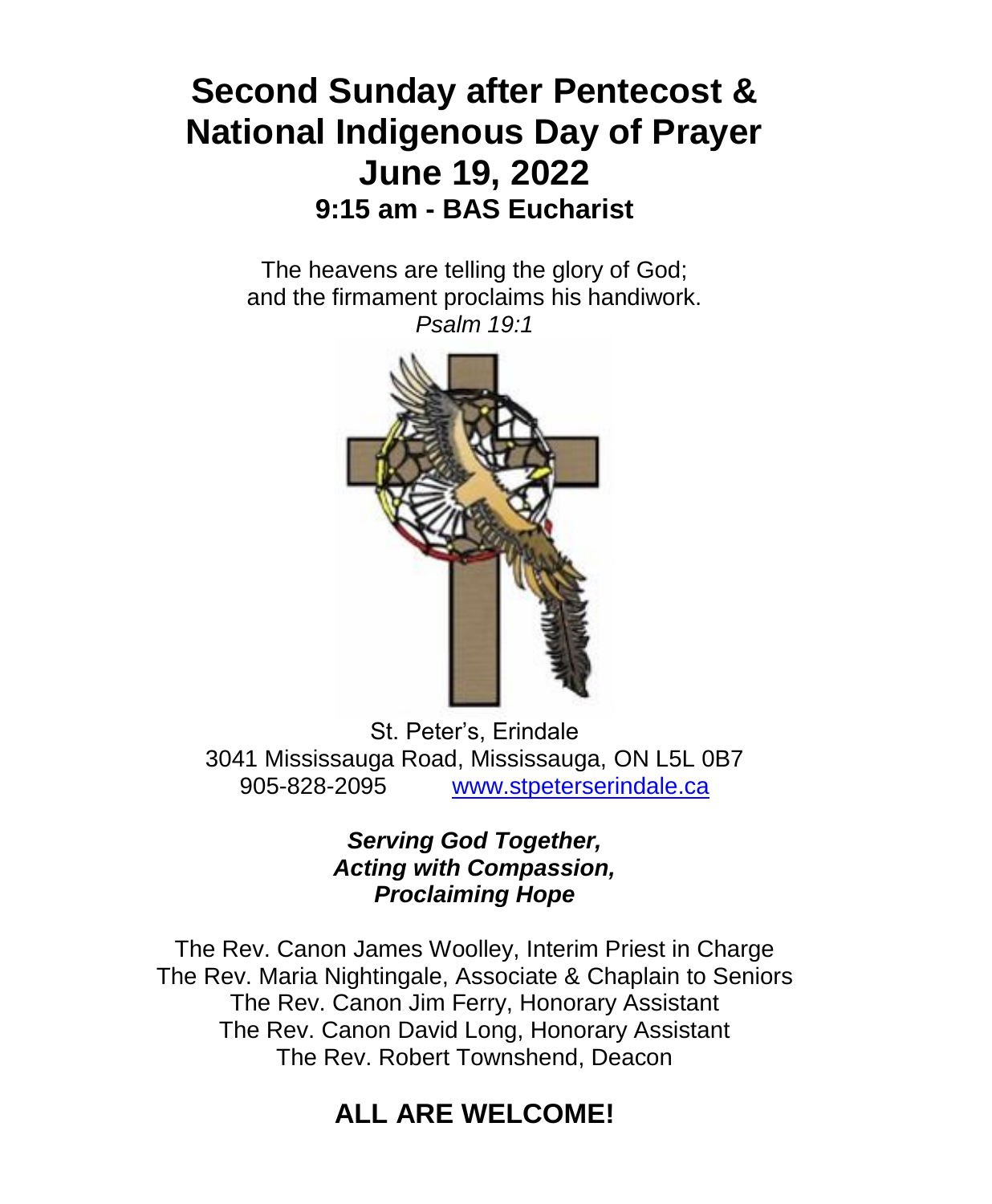# **Participating in Today's Service**

| Celebrant                    | The Rev. Canon James Ferry                                                                                                                     |
|------------------------------|------------------------------------------------------------------------------------------------------------------------------------------------|
| Gospeller                    | The Rev. Maria Nightingale                                                                                                                     |
| Preacher                     | The Rev. Leigh Kern, Right Relations<br>Coordinator, Toronto Urban Native Ministry and<br>Sam Boucher, Anishnawbe artist & spiritual<br>leader |
| Reader                       | Nora Langan                                                                                                                                    |
| Intercessor                  | <b>Helen Baxter</b>                                                                                                                            |
| Zoom Host<br>In Person Hosts | <b>Tori Scott</b><br>Dorian Doan & Kyoko Kobayashi                                                                                             |
| Sidespeople                  | Kim Tucker (Zoom)<br>Gary & Lisa Spence, Lucy Hart (in-person)                                                                                 |
| <b>PSC Rep</b>               | Mary Frances Cappuccitti                                                                                                                       |
| Organist:                    | Lori-Anne Dolloff                                                                                                                              |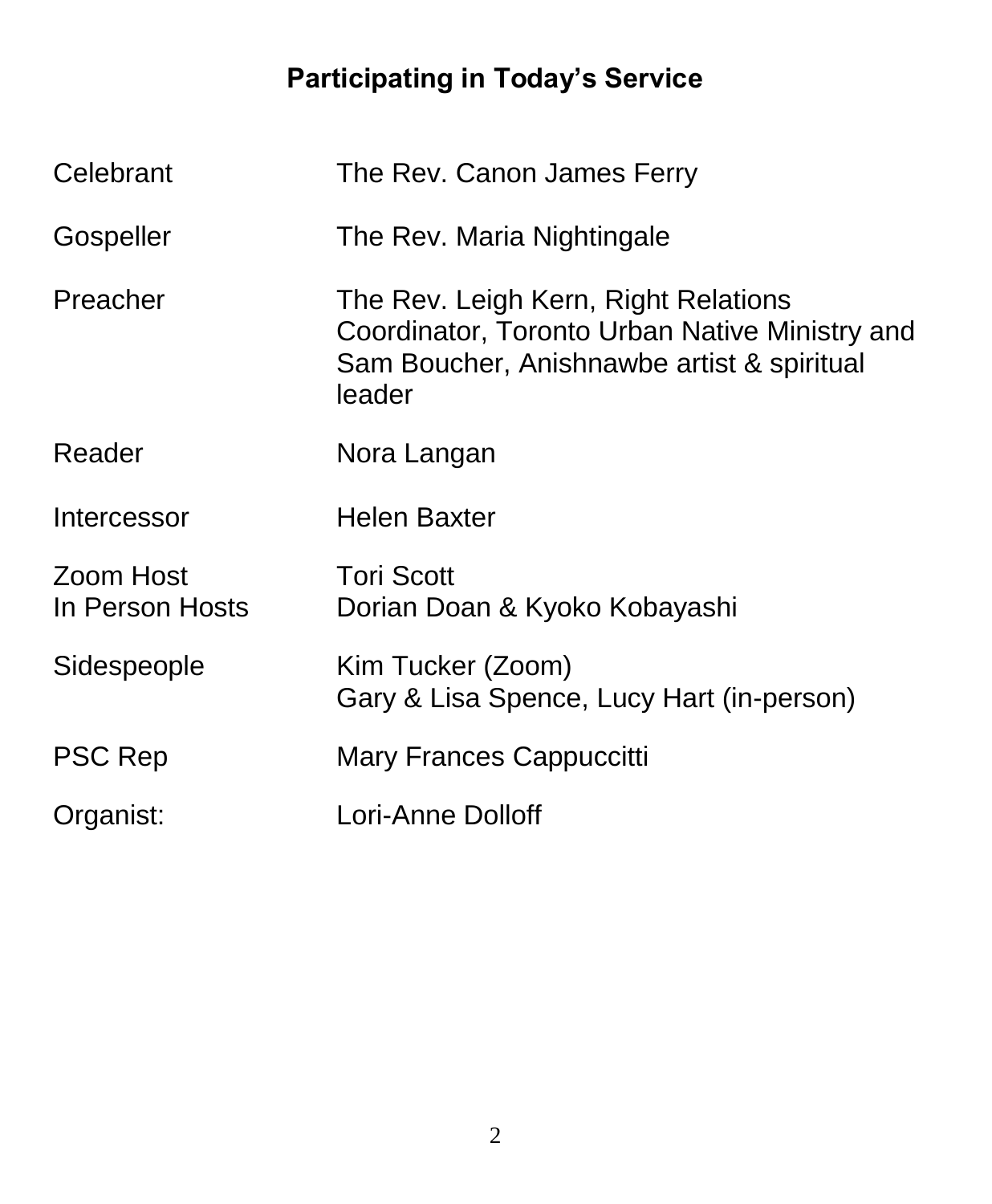## **This Week at St. Peter's**

| Monday    | 9:00 am - Morning Prayer Live on Facebook           |
|-----------|-----------------------------------------------------|
| Tuesday   | 7:30 pm - Advisory Board on Zoom                    |
| Wednesday | $9:00 - 11:00$ am $-$ Deacon's Cupboard             |
| Thursday  | 2:00 pm – Interment of Karen (McLean) Martin        |
| Saturday  | 12:30 pm - Funeral for Patricia McLaughlin          |
| Sunday    | 8:00 am - Third Sunday after Pentecost on Zoom      |
|           | 9:15 am - Third Sunday after Pentecost on Zoom      |
|           | 10:00 am - Youth Program on Zoom                    |
|           | 11:15 am - Third Sunday after Pentecost In-person & |
|           | Online                                              |

**Are you wanting or willing to serve at Christ's table?** Kevin is looking for servers to start in the fall! If you are 9 or older, and are interested to be a server, please contact Kevin at [kevinjcball62@gmail.com.](mailto:kevinjcball62@gmail.com) Kevin will train all new servers. And for all servers that have served in the past and wish to continue, please message Kevin with which service you prefer (or both). We will need some experienced servers over the summer.

**This year's Pride Parade will take place on Sunday June 26 at 2:00pm**. It would be lovely to have a good showing from St. Peter's to march in the parade with Proud Anglicans. Everyone is welcome. We will have an electric bus if you can't walk the whole route (from Bloor and Church to Dundas and Victoria Streets). We will assemble directly in front of St. Paul's Anglican Church, Bloor Street, at 1pm. It should be a fantastic day! For more information, or to volunteer to help decorate the bus earlier that day, please call Rev. Robert Townshend at 416-540- 1082.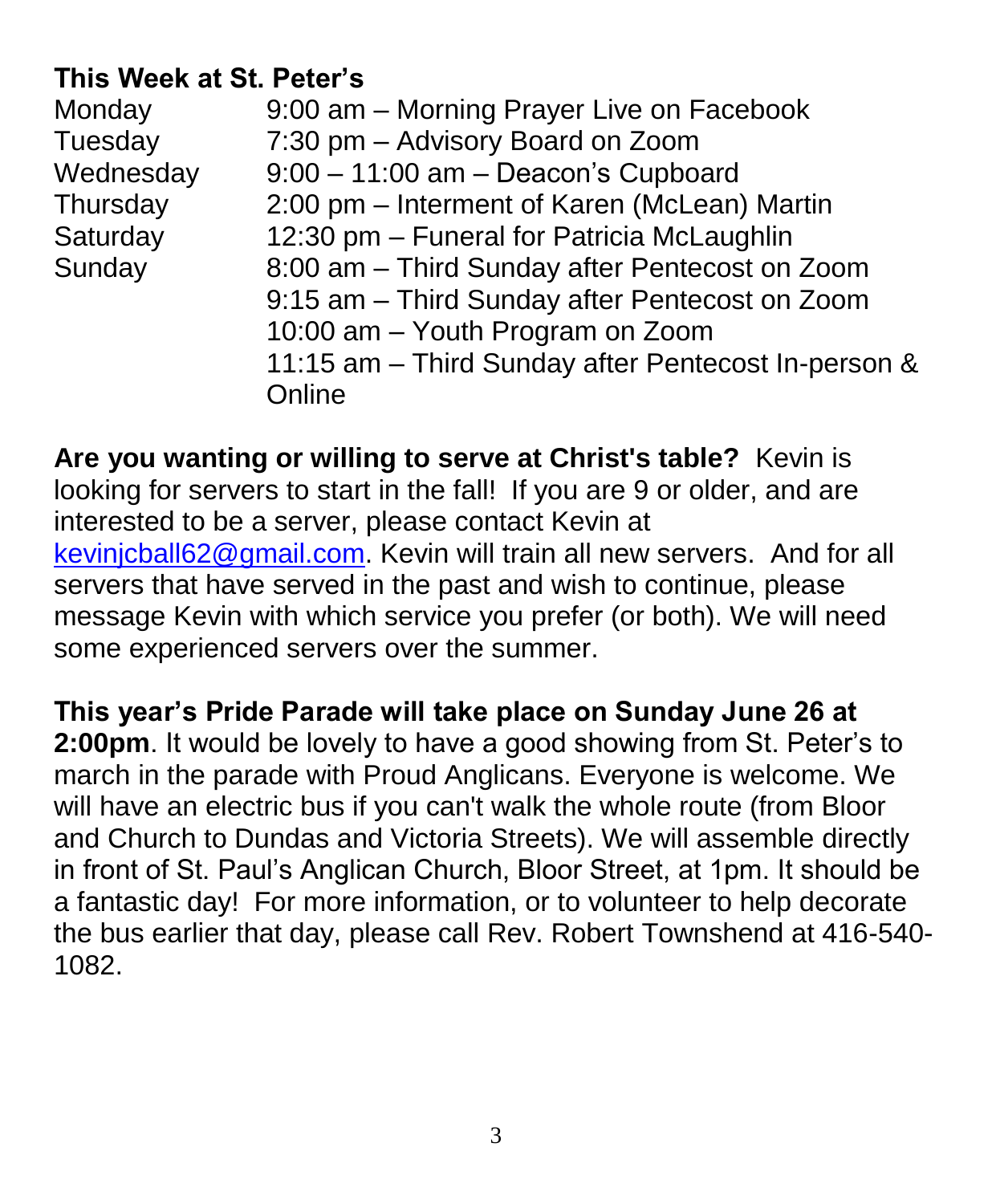**New twelve part study series entitled "The Study of Scripture - The Unfolding Drama of the Bible" by R.F. Castleman coming this October!** Join with others in studying the story of Scripture from Genesis to Revelation. To sign up and order the study guide (\$13.00), contact Linda Kibblewhite at [kibblewhites@rogers.com](mailto:kibblewhites@rogers.com) or 905-819- 9831. The Zoom series will begin on Tuesday, October 4 at 7:00p.m. and will continue into 2023 on one or two Tuesday evenings a month.

**Update on the LLD Moth Caterpillars.** The aerial spraying has been a huge success and there are (fingers crossed!) no live critters in the trees!!! We will keep an eye on the situation but it looks like there will be no need for any more "flicking" caterpillars off the trees. Thank you to Donald Scott, Kim Tucker and the other parishioners who came out last week to check on our trees. Your help was greatly appreciated!

**Update from the Parish Selection Committee:** Your Parish Selection Committee has completed the first phase of the parish selection process and is pleased to report that our final parish profile has been approved by the Bishop! It is available for you to read on the St. Peter's website. A printed church copy is also available for you to see onsite in the narthex.

The Incumbent position will now be officially posted on the Diocese website and other Anglican Church related websites and job boards. Due to summer vacations during the next few months the Bishop has recommended we post the position through the summer.

Next Steps: We are currently building our interview protocol and questions with our coaches and we will begin the interview process when the Bishop provides us with his short list of candidates.

Please feel free to contact the PSC team at [St.Peters.PSC@gmail.com](mailto:St.Peters.PSC@gmail.com) with any questions or suggestions you may have.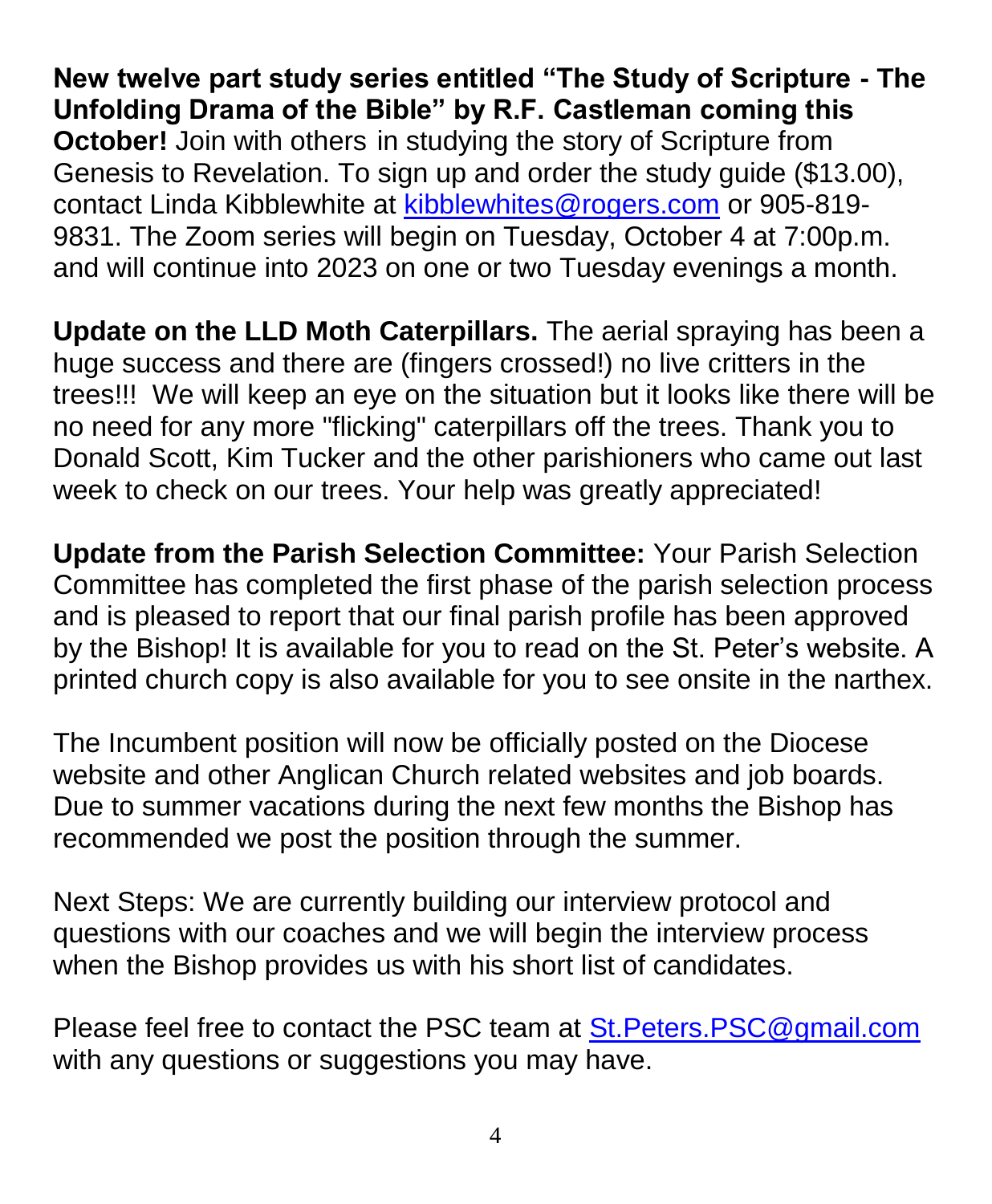*The flowers today are given to the Glory of God in loving memory of family members. Given by Virginia and Don Hart*

*In lieu of flowers, a donation has been given to the Deacon's Cupboard and to the Glory of God in loving memory of our dad, Colin Fernandez, beloved Father and Grandpa, who will always be remembered in our hearts. Given by Allan & Tania Browne*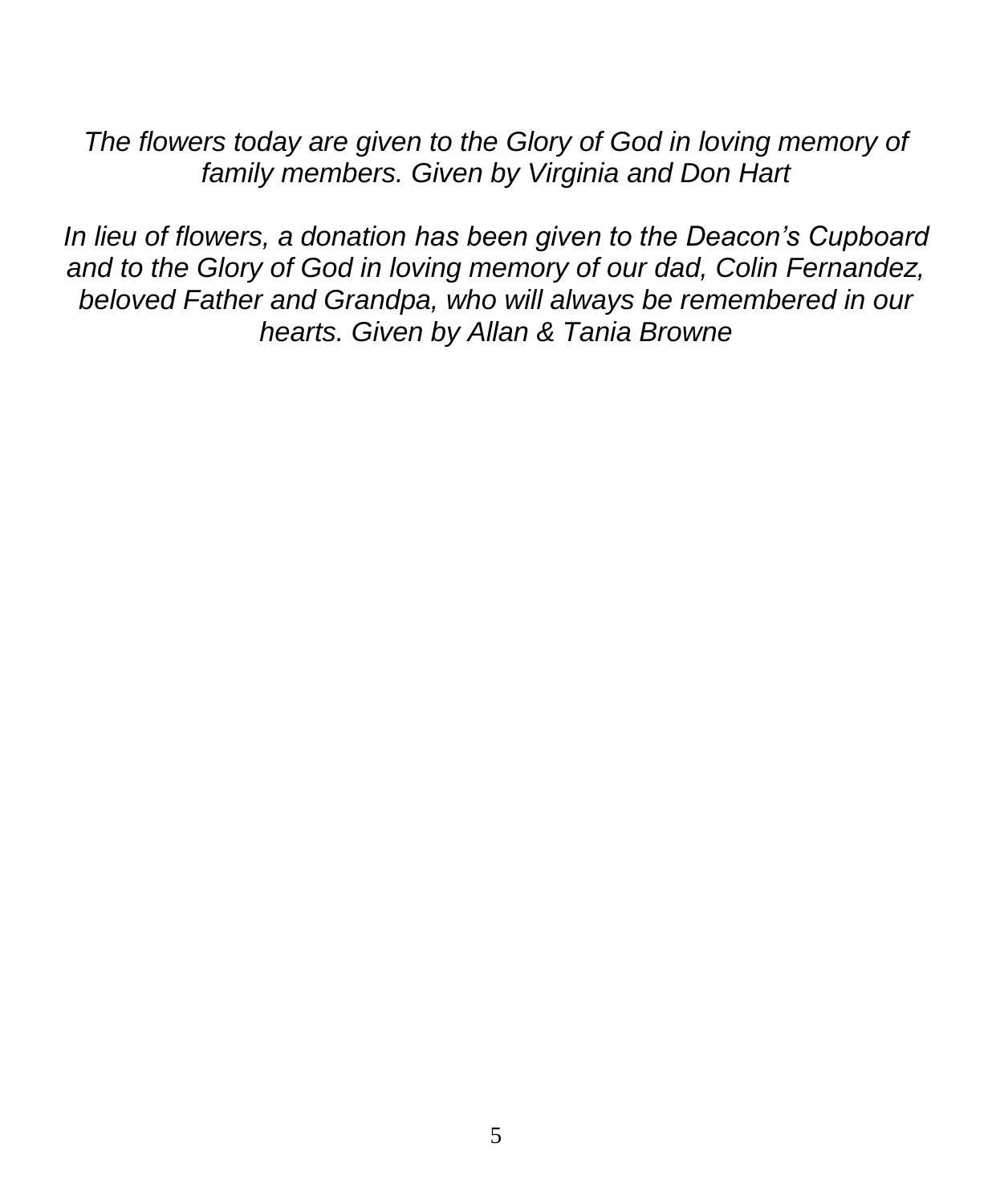# **Second Sunday after Pentecost & National Indigenous Day of Prayer**

## **Teaching of Secwepemc Honour Song** – Lori-Anne Dolloff

#### **Land Acknowledgement**

*(Created in collaboration between the PSC and the Rev. Leigh Kern)*

We acknowledge that the building of St. Peter's, Erindale is built on the Territory of the Mississauga's of the Credit First Nation, the Anishnawbe (ah-nish-nah-bay) Nation, the Haudenosaunee (ho-din-oh-show-neigh) Confederacy, and the Wendat (when-dot) Nation. We recognize the harm the Anglican Church has done through colonization, and we seek a new relationship with the original Peoples of this land, one rooted in, and based on, honour and deep respect.

We, at St. Peter's, recognize the enduring presence of Indigenous peoples connected to, and on this land and we acknowledge that the places from which we attend this service are also lands where Indigenous peoples have lived and continue to live. We are grateful for the opportunity to gather on this territory and work in this community. We commit ourselves to the work of reconciliation with Indigenous peoples.

This Land Acknowledgement is our congregation's first step to bringing attention and showing respect to Indigenous peoples and recognizing their sovereignty on these lands and waters. We continue our learning journey of how we understand our role in truth and reconciliation.

## **Hymn #355 All Creatures of Our God and King (verses 1,4,5,7)**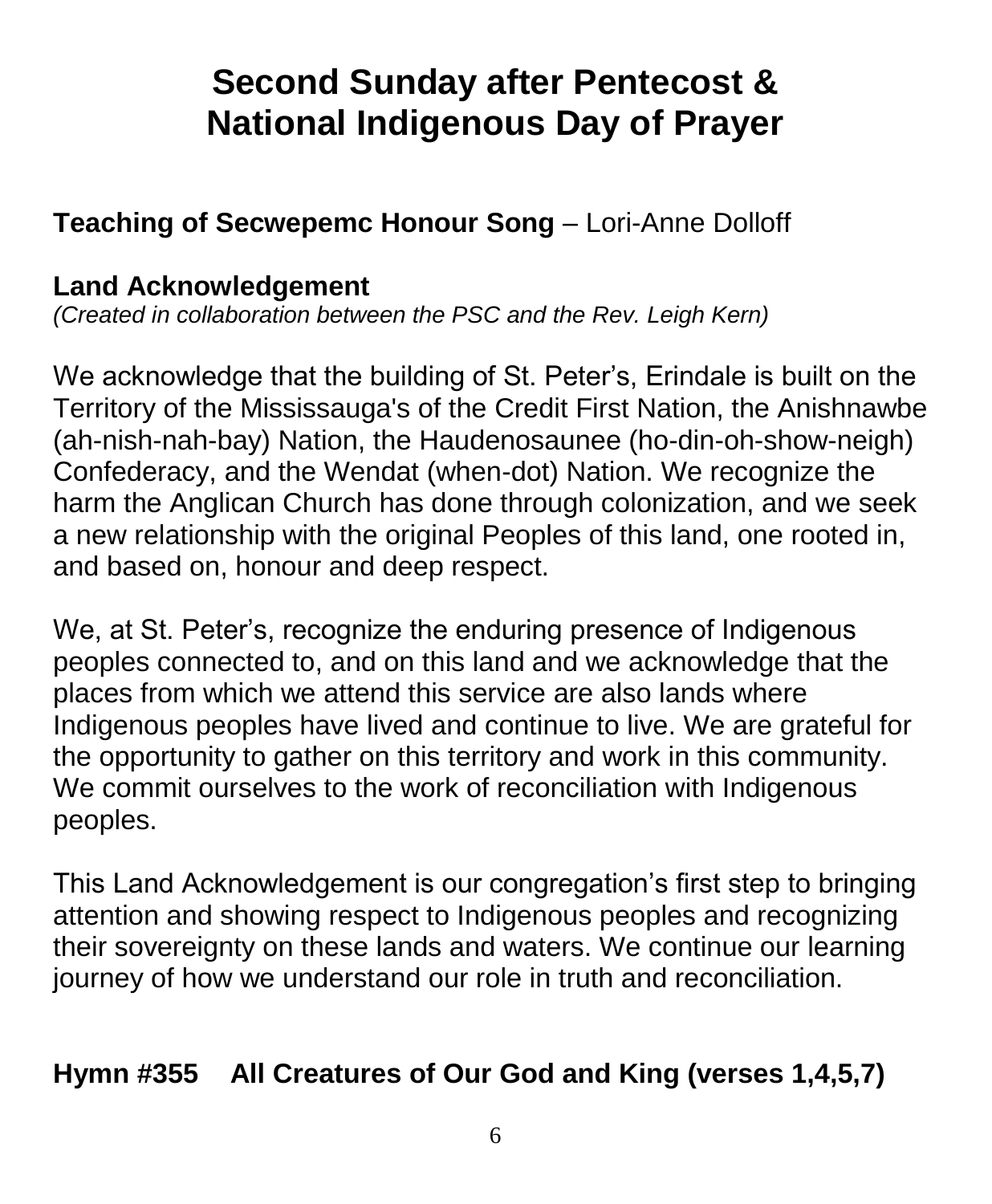## **The Gathering of the Community**

| Celebrant: | The grace of our Lord Jesus Christ,    |
|------------|----------------------------------------|
|            | and the love of God,                   |
|            | and the fellowship of the Holy Spirit, |
|            | be with you all.                       |
|            |                                        |

**People: And also with you.**

Celebrant: Almighty God,

**People: to you all hearts are open, all desires known, and from you no secrets are hidden. Cleanse the thoughts of our hearts by the inspiration of your Holy Spirit, that we may perfectly love you, and worthily magnify your holy name; through Christ our Lord. Amen.**

#### **Glory to God**

| Celebrant: | Glory to God in the highest,      |
|------------|-----------------------------------|
| All:       | and peace to his people on earth. |

**Lord God, heavenly king, almighty God and Father, we worship you, we give you thanks, we praise you for your glory. Lord Jesus Christ, only Son of the Father, Lord God, Lamb of God, you take away the sin of the world: have mercy upon us; you are seated at the right hand of the Father: receive our prayer.**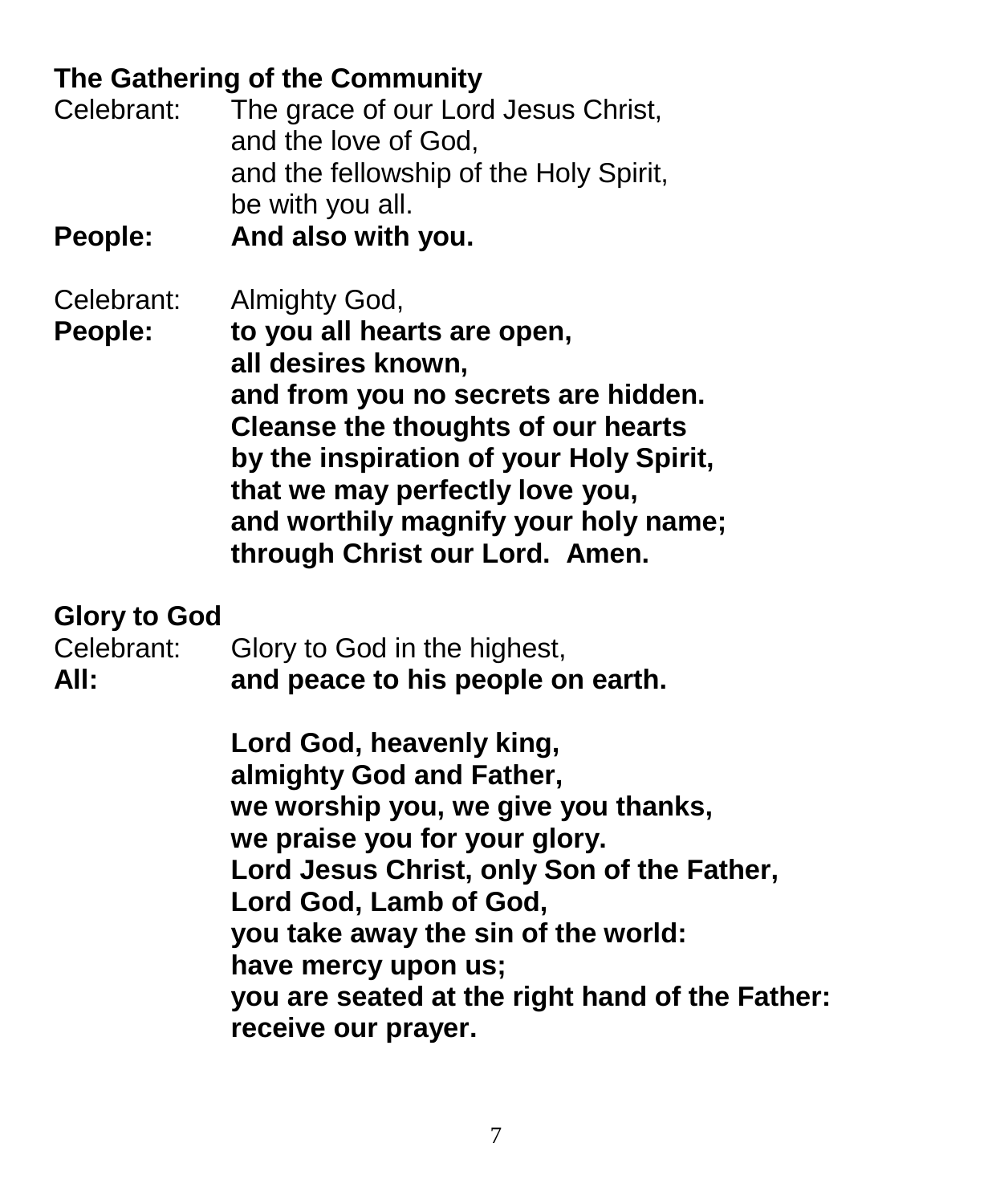**All: For you alone are the Holy One, you alone are the Lord, you alone are the Most High, Jesus Christ, with the Holy Spirit, in the glory of God the Father. Amen.**

#### **Collect for the Day**

Celebrant: Let us pray.

Creator, in love and through love, you have called all things into being. We thank you for mother earth, our home. We thank you for the heavens that watch over us and the starlight that warms and guides us. We thank you for all the plants― for those that are medicine, for those that nourish us, for those that express your delight through their beauty and diversity. We thank you for all of our fellow creatures; may we share this earth with them in respect, with reverence. We thank you for soil, water, fire, air; for forests, plains, and mountains, deserts and tundra and oceans. And now, when so much of the world is threatened with destruction, help us to walk in humility with gratitude among all these sacred gifts from you. **People: Amen.**

*From All God's Beloved Children: Worship Service for Indigenous Day of Prayer 2022, United Church of Canada,* [https://www.united-church.ca/worship](https://www.united-church.ca/worship-special-days/indigenous-day-prayer)[special-days/indigenous-day-prayer](https://www.united-church.ca/worship-special-days/indigenous-day-prayer)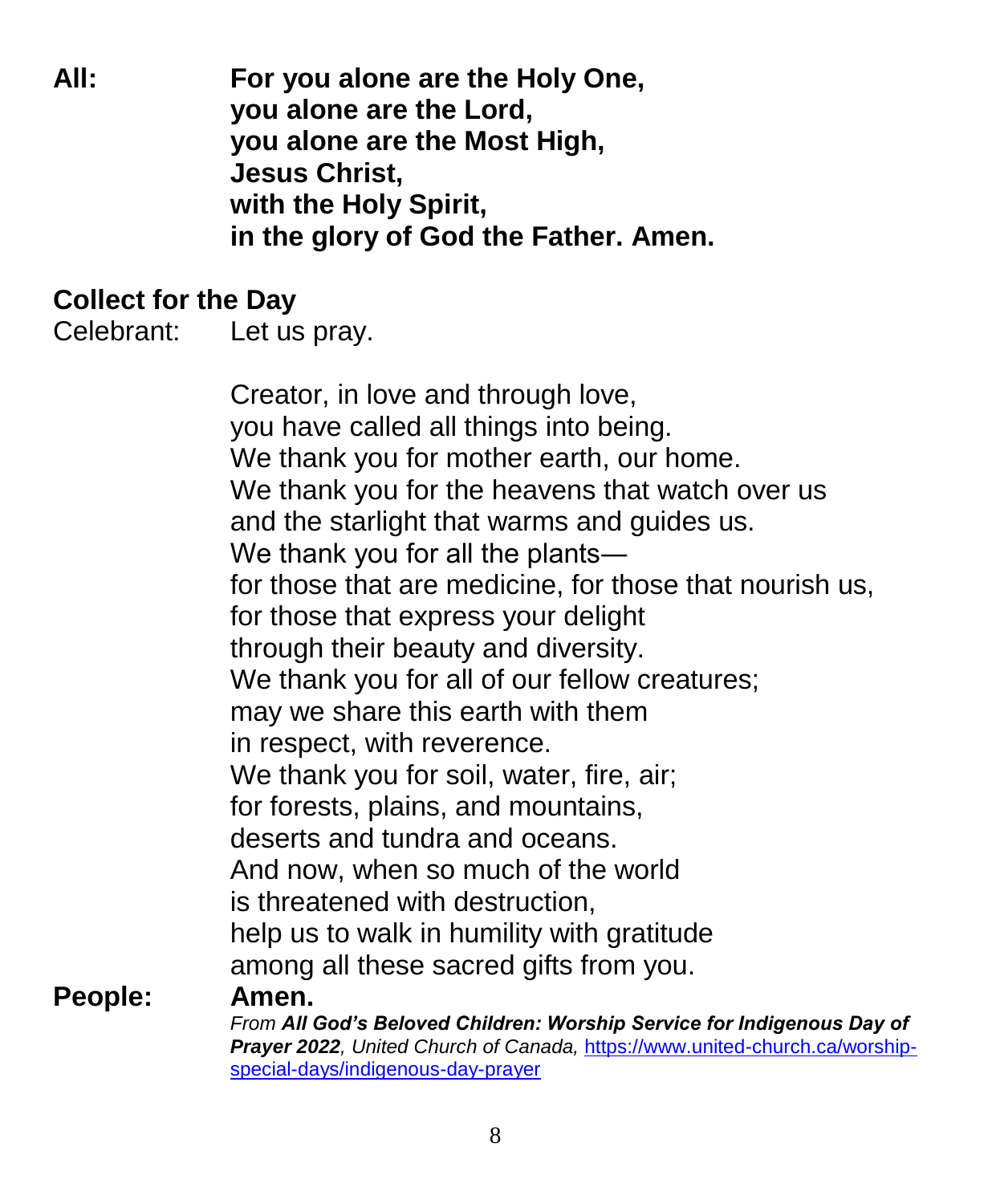**Lesson Philippians 4:4-9** Reader: A reading from Philippians.

Rejoice in the Lord always; again I will say, Rejoice. Let your gentleness be known to everyone. The Lord is near. Do not worry about anything, but in everything by prayer and supplication with thanksgiving let your requests be made known to God. And the peace of God, which surpasses all understanding, will guard your hearts and your minds in Christ Jesus.

Finally, beloved, whatever is true, whatever is honourable, whatever is just, whatever is pure, whatever is pleasing, whatever is commendable, if there is any excellence and if there is anything worthy of praise, think about these things. Keep on doing the things that you have learned and received and heard and seen in me, and the God of peace will be with you.

| Reader:       | Hear what the Spirit is saying to the Church.                  |
|---------------|----------------------------------------------------------------|
| People:       | <b>Thanks be to God.</b>                                       |
| <b>Gospel</b> | John 1:1-18                                                    |
| Gospeller:    | The Lord be with you.                                          |
| People:       | And also with you.                                             |
| Gospeller:    | The Holy Gospel of our Lord Jesus Christ<br>according to John. |
| People:       | Glory to you, Lord Jesus Christ.                               |

In the beginning was the Word, and the Word was with God, and the Word was God. He was in the beginning with God. All things came into being through him, and without him not one thing came into being.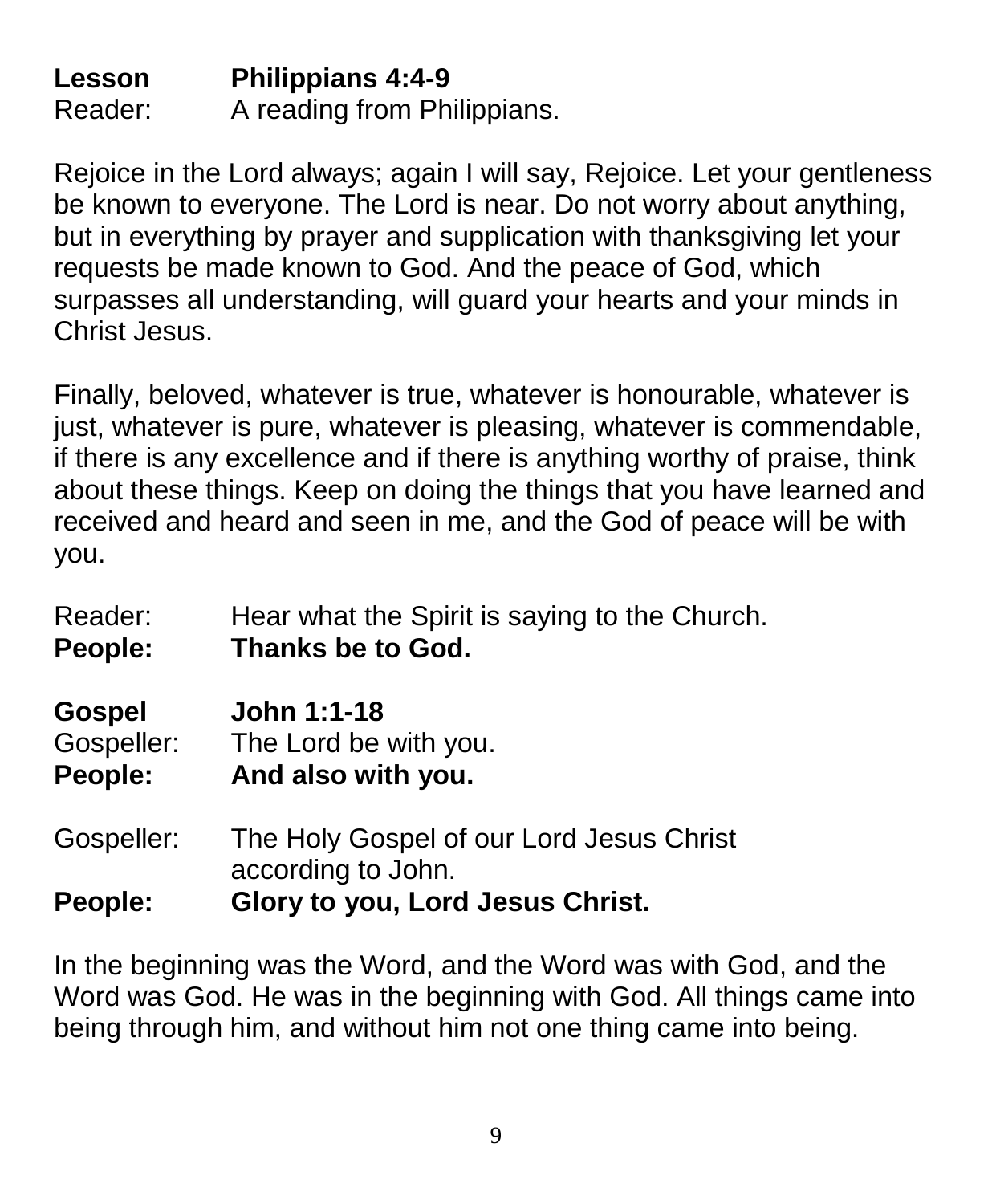What has come into being in him was life, and the life was the light of all people. The light shines in the darkness, and the darkness did not overcome it.

There was a man sent from God, whose name was John. He came as a witness to testify to the light, so that all might believe through him. He himself was not the light, but he came to testify to the light. The true light, which enlightens everyone, was coming into the world.

He was in the world, and the world came into being through him; yet the world did not know him. He came to what was his own, and his own people did not accept him. But to all who received him, who believed in his name, he gave power to become children of God, who were born, not of blood or of the will of the flesh or of the will of man, but of God.

And the Word became flesh and lived among us, and we have seen his glory, the glory as of a father's only son, full of grace and truth. (John testified to him and cried out, 'This was he of whom I said, "He who comes after me ranks ahead of me because he was before me." ') From his fullness we have all received, grace upon grace. The law indeed was given through Moses; grace and truth came through Jesus Christ. No one has ever seen God. It is God the only Son, who is close to the Father's heart, who has made him known.

Gospeller: The Gospel of Christ. **People: Praise to you, Lord Jesus Christ.**

**Homily** The Rev. Leigh Kern, Right Relations Coordinator, Toronto Urban Native Ministry and Sam Boucher, Anishnawbe artist & spiritual leader (video)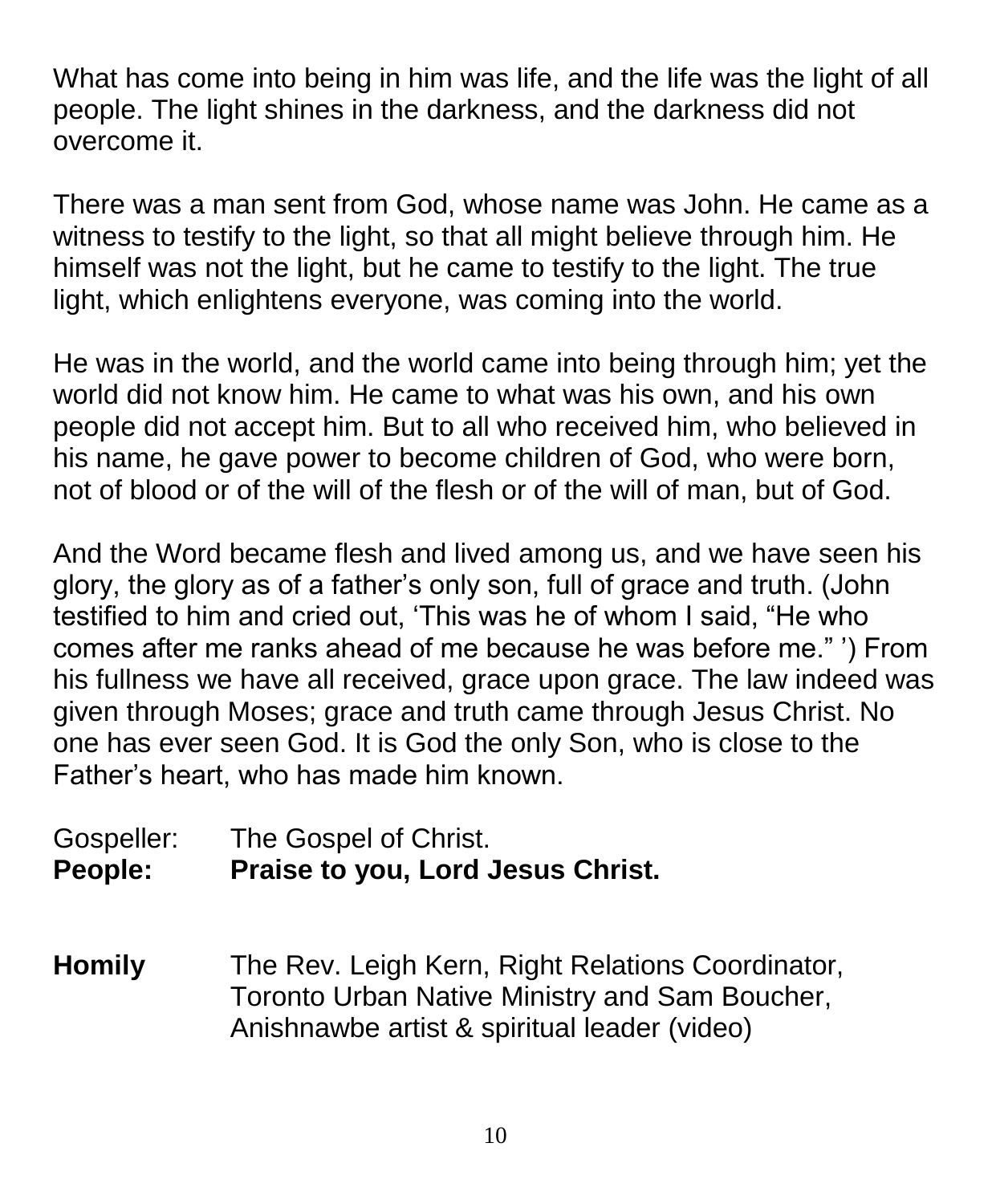**Affirmation of Faith** *(Alternate from C of E, authorized)* Celebrant: Let us declare our faith in God:

**All: We believe in God the Father, from whom every family in heaven and on earth is named.**

> **We believe in God the Son, who lives in our hearts through faith, and fills us with his love.**

**We believe in God the Holy Spirit, who strengthens us with power from on high.**

**We believe in one God; Father, Son and Holy Spirit. Amen.**

#### **In Our Prayers This Week**

- ACC The Provincial Synod of the Ecclesiastical Province of Rupert's Land
- ACC/ELCIC The National Indigenous Day of Prayer for healing and reconciliation between Indigenous and non-Indigenous Peoples
- Our Diocese Ecclesiastical Province of Ontario Metropolitan: Archbishop Anne Germond
- Our Deanery St. Francis of Assisi, Meadowvale – The Rev. Jeff Brown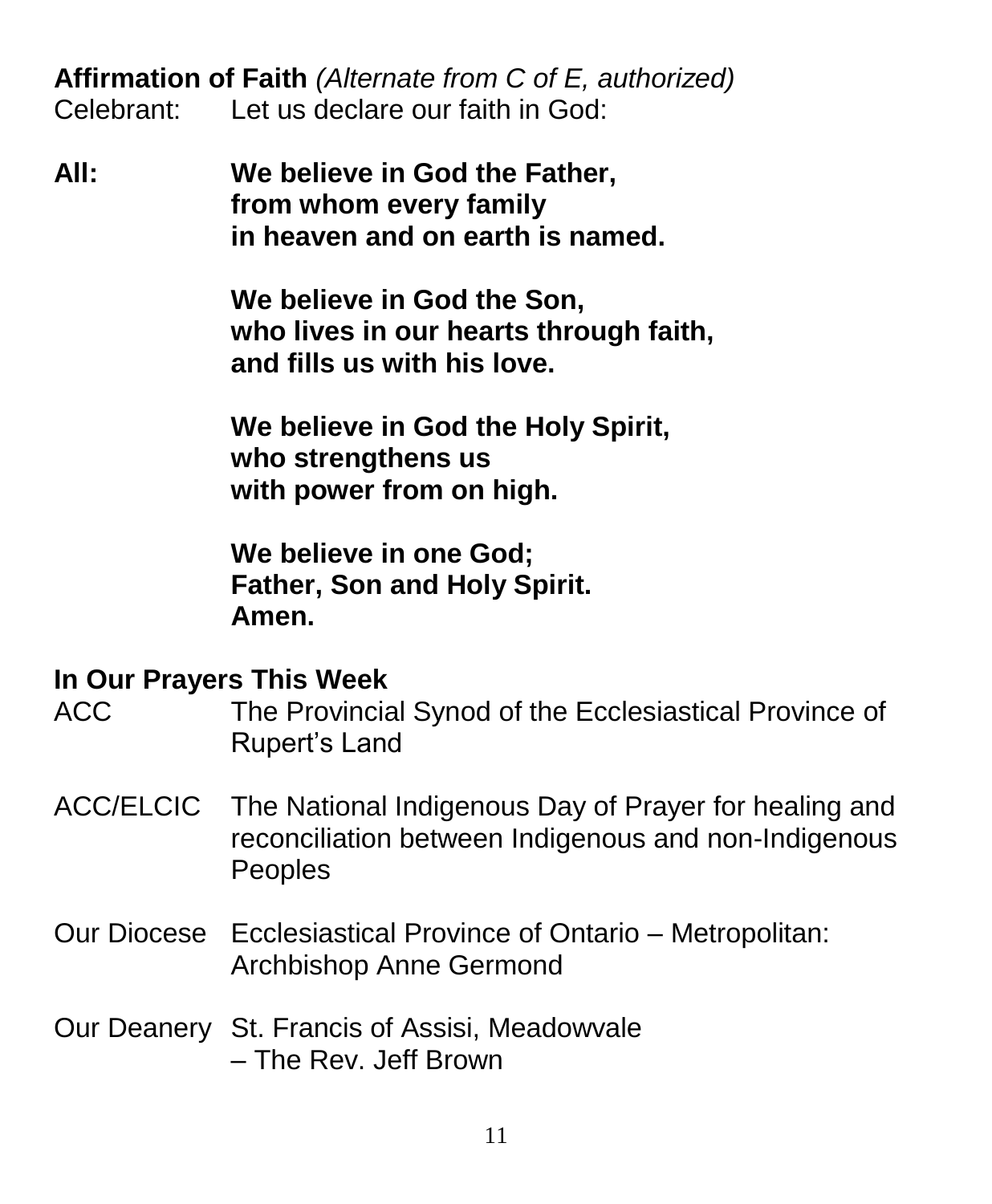| Our Parish | The Men's Group – Ian Cowan       |
|------------|-----------------------------------|
|            | <b>Parish Selection Committee</b> |

Our Friends Beverly, Sam & family, Roland, Sandra, Rupert, Barb, Debra, Rosalie & Stella, Alexis, Diane, Malakai & family, Irene, Kaelin, Marg & John, Donald, Janelle, Nancy, Claudia, Val, Loraine, Liam, Julia, David & family, Pauline, Greg, Peter & family, Art, Jean, Doug & Joan, Ivy

#### **Prayers of the People**

After each intercession, the intercessor will say: *"Lord in your mercy,"* and the congregation will respond: **"Hear our prayer."**

#### **Remembering the Children Prayer**

*(Anglican Church of Canada 2008)*

**All: God of our Ancestors, who holds the spirits of our grandmothers and grandfathers and the spirits of our grandchildren, Remembering the Children, we now pledge ourselves to speak the Truth, and with our hearts and our souls to act upon the Truth we have heard of the injustices lived, of the sufferings inflicted, of the tears cried, of the misguided intentions imposed, and of the power of prejudice and racism which were allowed to smother the sounds and laughter of the forgotten children. Hear our cries of lament for what was allowed to happen, and for what will never be.**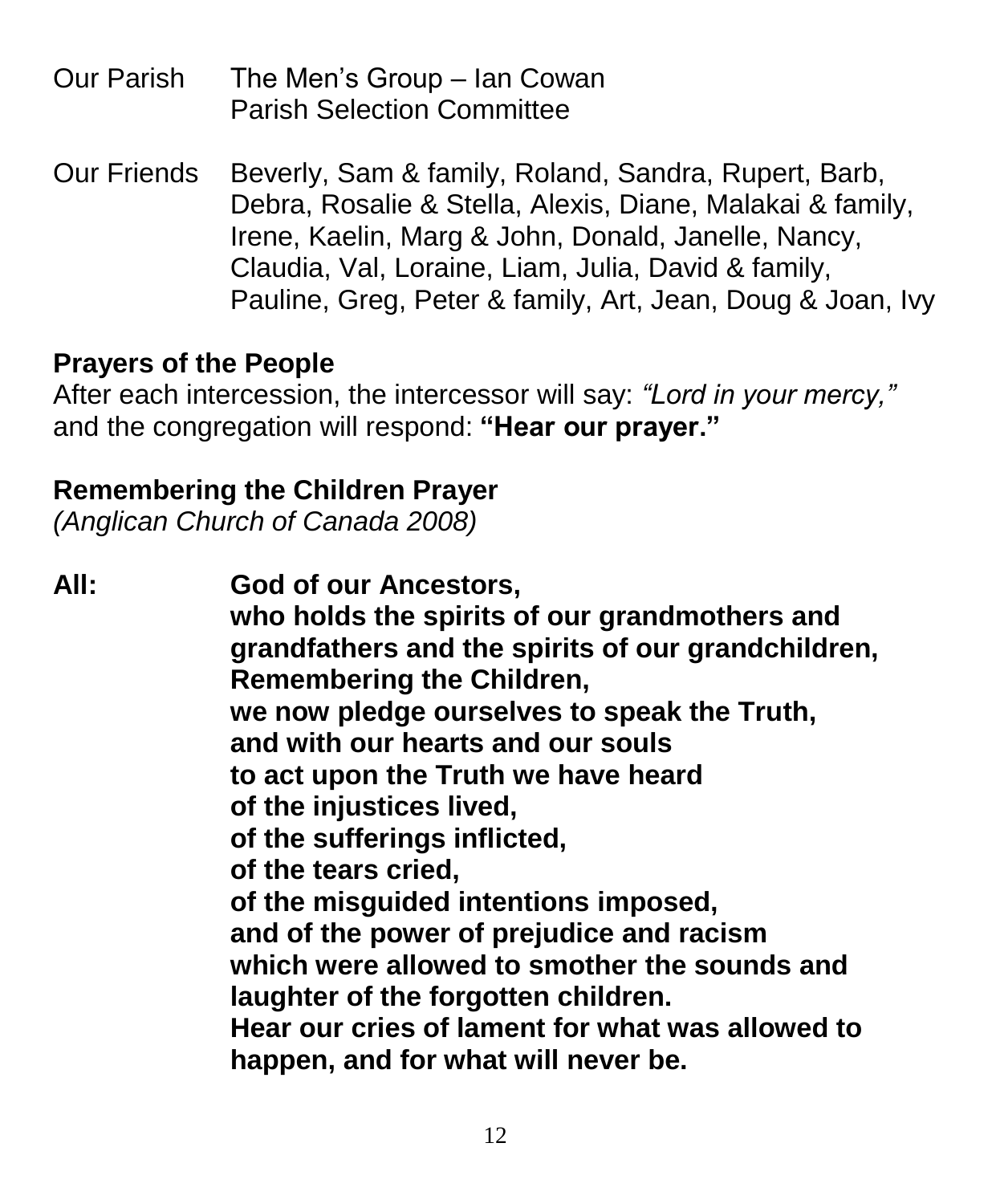**All: In speaking and hearing and acting upon the Truth may we as individuals and as a nation meet the hope of a new beginning. Great Creator God who desires that all creation live in harmony and peace, Remembering the Children we dare to dream of a Path of Reconciliation where apology from the heart leads to healing of the heart and the chance of restoring the circle, where justice walks with all, where respect leads to true partnership, where the power to change comes from each heart. Hear our prayer of hope, and guide this country of Canada on a new and different path. Amen**

#### **The Peace**

*(Celebrant invites the children to help offer The Peace)* Celebrant: The peace of the Lord be always with you. **People: And also with you.**

**Hymn #418 Draw the Circle Wide**

## **Offertory**

Celebrant: We give thanks for the many ways St. Peter's parishioners have contributed to the work of the Church through their time, talent, and treasure.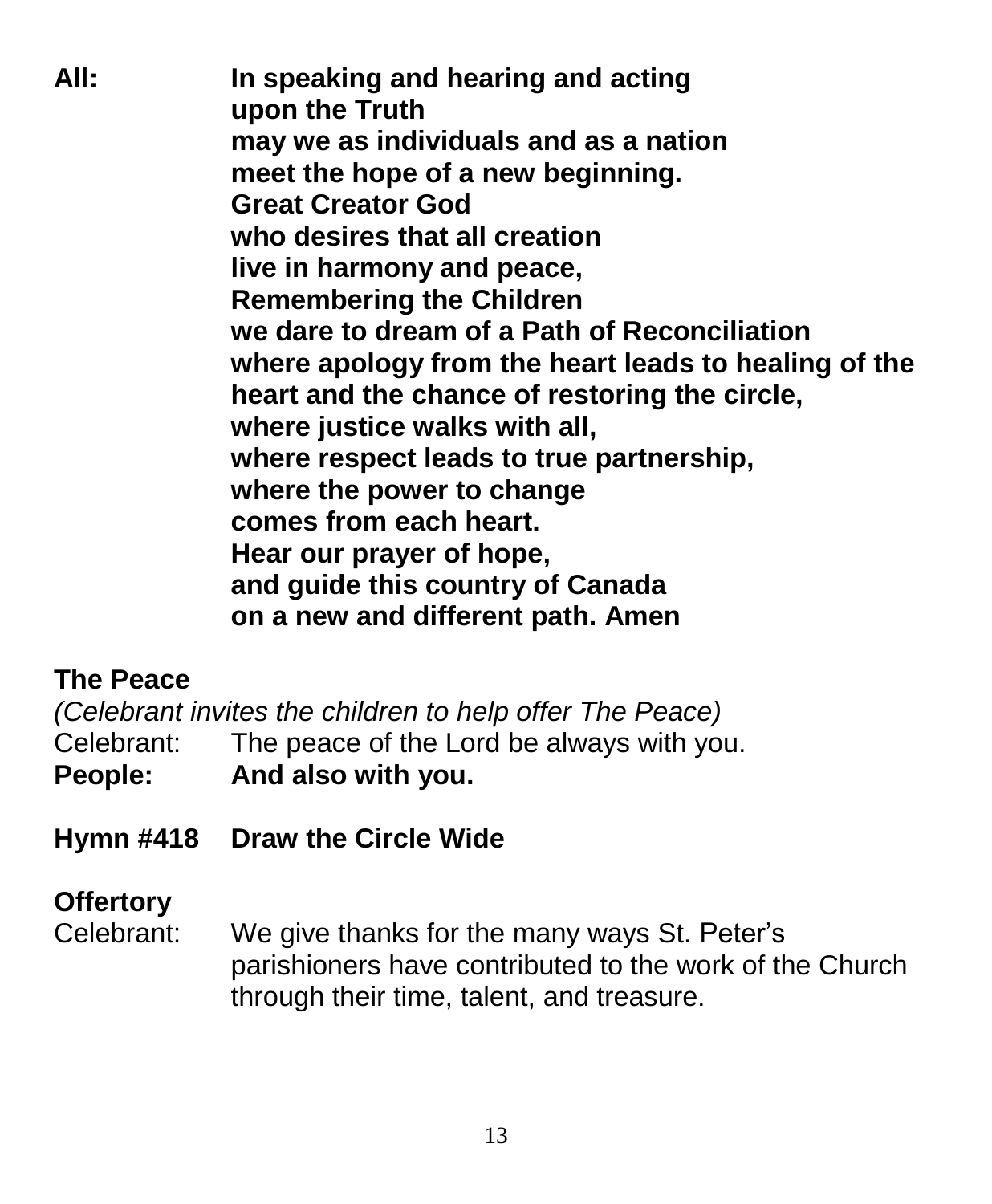Please consider supporting the creation of the Spirit Garden at Toronto City Hall: <https://faithworks.ca/donating-to-the-spirit-garden/>

And/or the work of the Toronto Urban Native Ministry (TUNM)<https://www.canadahelps.org/en/dn/52915>

#### **Prayer over the Gifts**

Celebrant: Living God, you have revealed your Son as the Messiah. May we hear his word and follow it, and live as children of light. We ask this in the name of Jesus Christ the Lord. **People: Amen.**

#### **Eucharistic Prayer #5**

Celebrant: The Lord be with you. **People: And also with you.** 

- 
- Celebrant: Lift up your hearts.
- **People: We lift them to the Lord.**
- Celebrant: Let us give thanks to the Lord our God.
- **People: It is right to give our thanks and praise.**
- Celebrant: We give you thanks and praise, almighty God, for the gift of a world full of wonder, and for our life which comes from you. By your power you sustain the universe.
- **People: Glory to you for ever and ever.**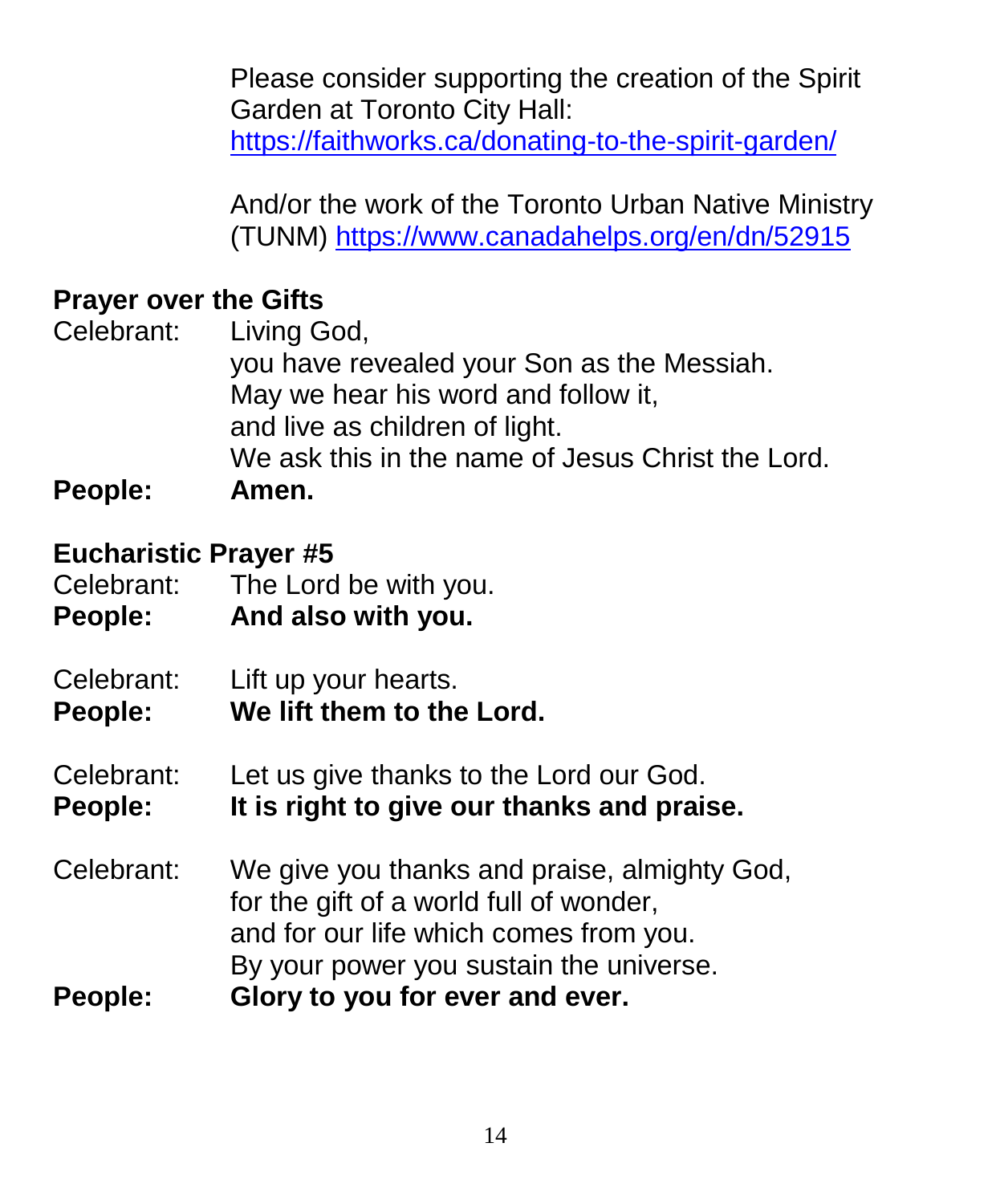| Celebrant: | You created us to love you with all our heart,<br>and to love each other as ourselves,<br>but we rebel against you by the evil that we do.<br>In Jesus, your Son,<br>you bring healing to our world<br>and gather us into one great family.<br>Therefore, with all who serve you<br>on earth and in heaven,<br>we praise your wonderful name, as we sing (say),                                                                              |
|------------|----------------------------------------------------------------------------------------------------------------------------------------------------------------------------------------------------------------------------------------------------------------------------------------------------------------------------------------------------------------------------------------------------------------------------------------------|
| All:       | Holy, holy, holy Lord,<br>God of power and might,<br>heaven and earth are full of your glory.<br>Hosanna in the highest.                                                                                                                                                                                                                                                                                                                     |
|            | Blessed is he who comes in the name of the Lord.<br>Hosanna in the highest.                                                                                                                                                                                                                                                                                                                                                                  |
| Celebrant: | We give you thanks and praise, loving Father,<br>because in sending Jesus, your Son, to us<br>you showed us how much you love us.<br>He cares for the poor and the hungry.<br>He suffers with the sick and the rejected.<br>Betrayed and forsaken, he did not strike back<br>but overcame hatred with love.<br>On the cross<br>he defeated the power of sin and death.<br>By raising him from the dead<br>you show us the power of your love |
| People:    | to bring new life to all your people.<br>Glory to you for ever and ever.                                                                                                                                                                                                                                                                                                                                                                     |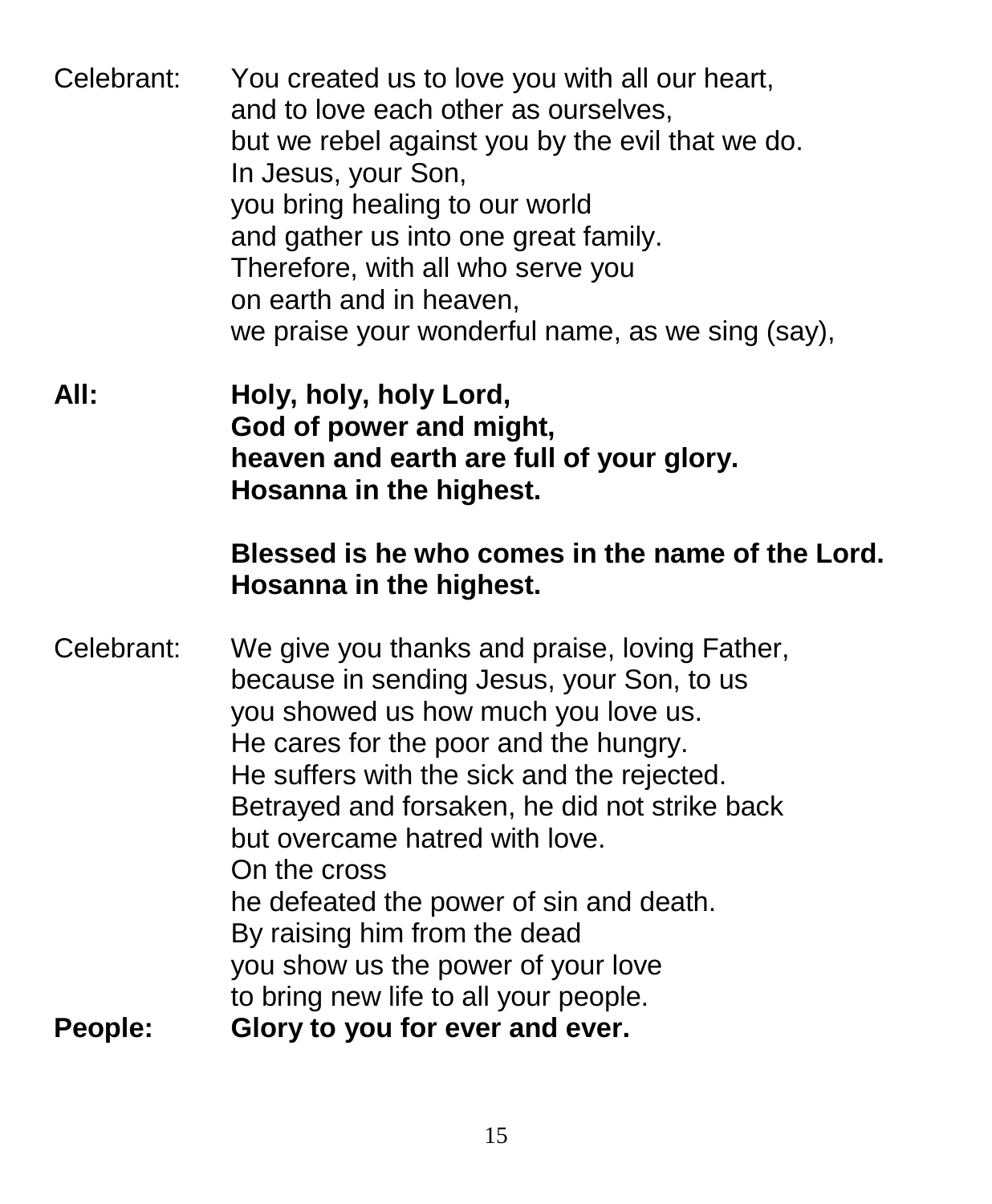| Celebrant:<br>People: | On the night before he gave up his life for us,<br>Jesus, at supper with his friends,<br>took bread, gave thanks to you,<br>broke it, and gave it to them,<br>saying, "Take this, all of you, and eat it:<br>this is my body which is given for you."<br>After supper, Jesus took the cup of wine,<br>said the blessing, gave it to his friends,<br>and said, "Drink this, all of you:<br>this is the cup of my blood,<br>the blood of the new and eternal covenant,<br>which is shed for you and for many,<br>so that sins may be forgiven.<br>Do this in memory of me."<br>Glory to you for ever and ever. |
|-----------------------|--------------------------------------------------------------------------------------------------------------------------------------------------------------------------------------------------------------------------------------------------------------------------------------------------------------------------------------------------------------------------------------------------------------------------------------------------------------------------------------------------------------------------------------------------------------------------------------------------------------|
| Celebrant:<br>People: | Gracious God,<br>with this bread and wine<br>we celebrate the death and resurrection of Jesus,<br>and we offer ourselves to you in him.<br>Send your Holy Spirit on us and on these gifts,<br>that we may know the presence of Jesus<br>in the breaking of bread,<br>and share in the life<br>of the family of your children.<br>Glory to you for ever and ever.                                                                                                                                                                                                                                             |
| Celebrant:            | Father, you call us to be your servants;<br>fill us with the courage and love of Jesus,<br>that all the world may gather in joy<br>at the table of your kingdom.                                                                                                                                                                                                                                                                                                                                                                                                                                             |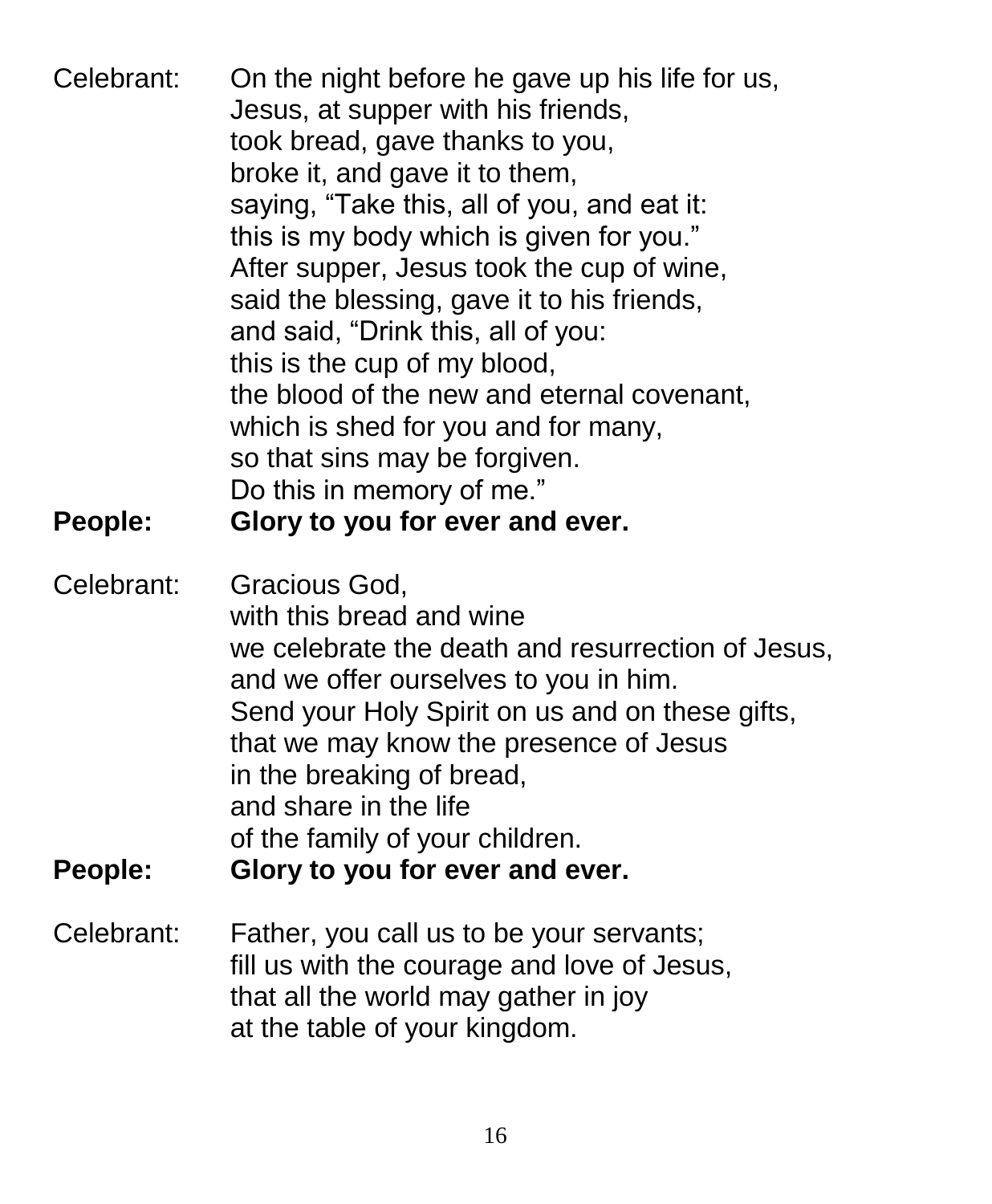Celebrant: We sing your praise, almighty Father, through Jesus, our Lord, in the power of the Holy Spirit, now and for ever.

**People: Glory to you for ever and ever. Amen.**

#### **The Lord's Prayer**

Celebrant: As our Saviour taught us, let us pray.

**All: OUR Father who art in heaven, Hallowed be thy Name, Thy kingdom come, Thy will be done, on earth as it is in heaven. Give us this day our daily bread; And forgive us our trespasses, As we forgive those who trespass against us; And lead us not into temptation, But deliver us from evil. For thine is the kingdom, the power, and the glory, For ever and ever. Amen.**

#### **Breaking of the Bread #4**

Celebrant: "I am the bread which has come down from heaven," says the Lord.

**People: Give us this bread for ever.**

- Celebrant: "I am the vine, you are the branches."
- **People: May we dwell in him, as he lives in us.**

#### Celebrant: The gifts of God for the People of God. **People: Thanks be to God.**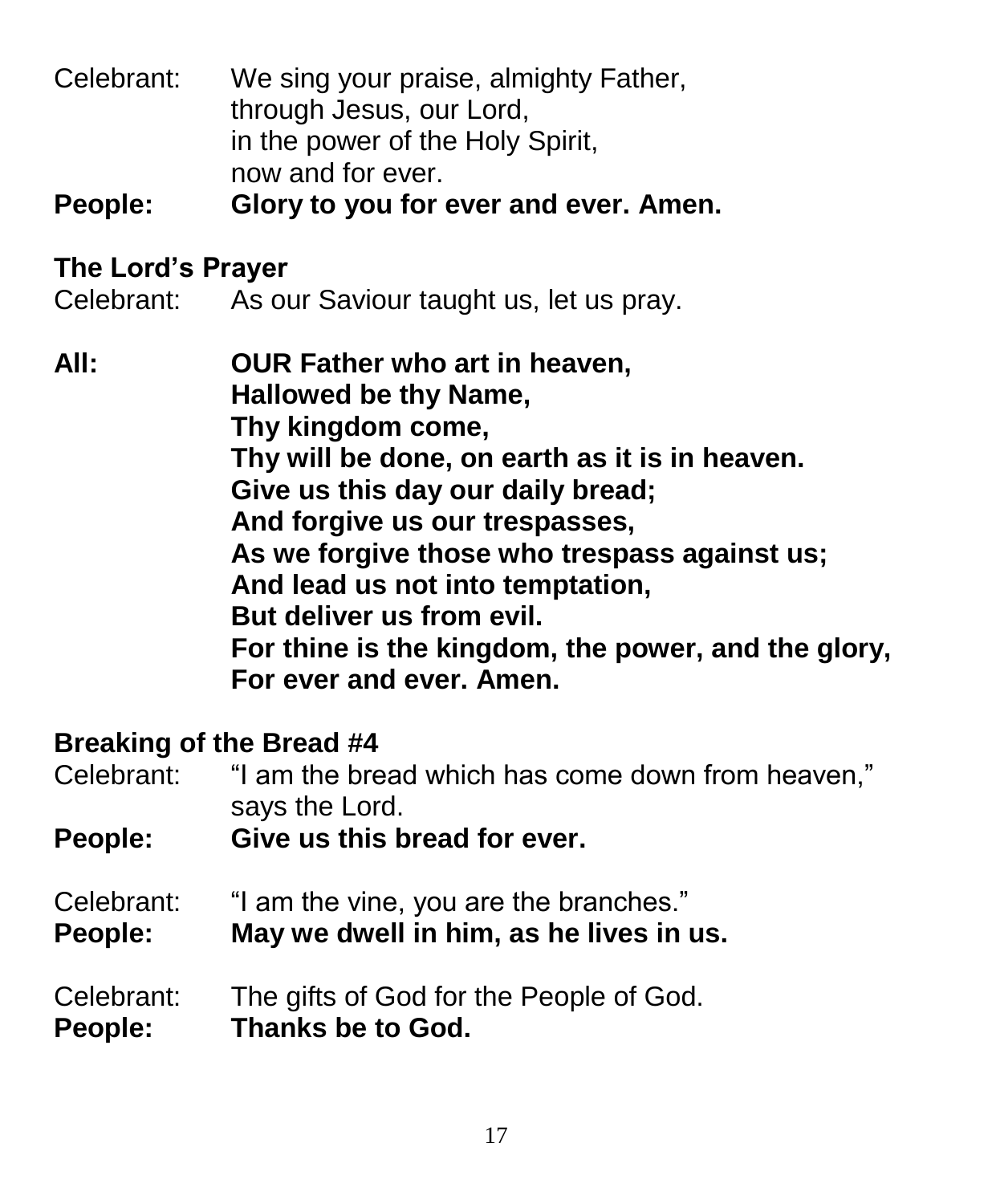## **Communion**

*(Communion will be bread only. Please come up the centre aisle and return via the side aisle on the Bell Tower side.*

#### *Please keep your mask on until you have moved away from the person distributing the host.*

*If you wish a blessing instead, please indicate this by crossing your arms over your chest).*

Celebrant: For those who cannot or do not wish to receive the physical bread, but wish to make a spiritual communion, I invite you to say these words with me:

## **Prayer for Spiritual Communion**

- All: Jesus, I believe that you are present with us in the sacrament of bread and wine. I love you and I desire your presence afresh in my life. Since I cannot now receive the bread and wine of the altar, come spiritually into my heart. I embrace you and unite myself to you; never let me be separated from you. Amen.
- **Anthem Jesusi Piuliji (Inuktitut Praise Song)**
- **Hymn #429 For the Beauty of the Earth**

#### **Prayer after Communion**

Celebrant: God of glory, you nourish us with bread from heaven. Fill us with your Holy Spirit, that through us your light may shine in all the world. We ask this in the name of Jesus Christ. **All: Amen.**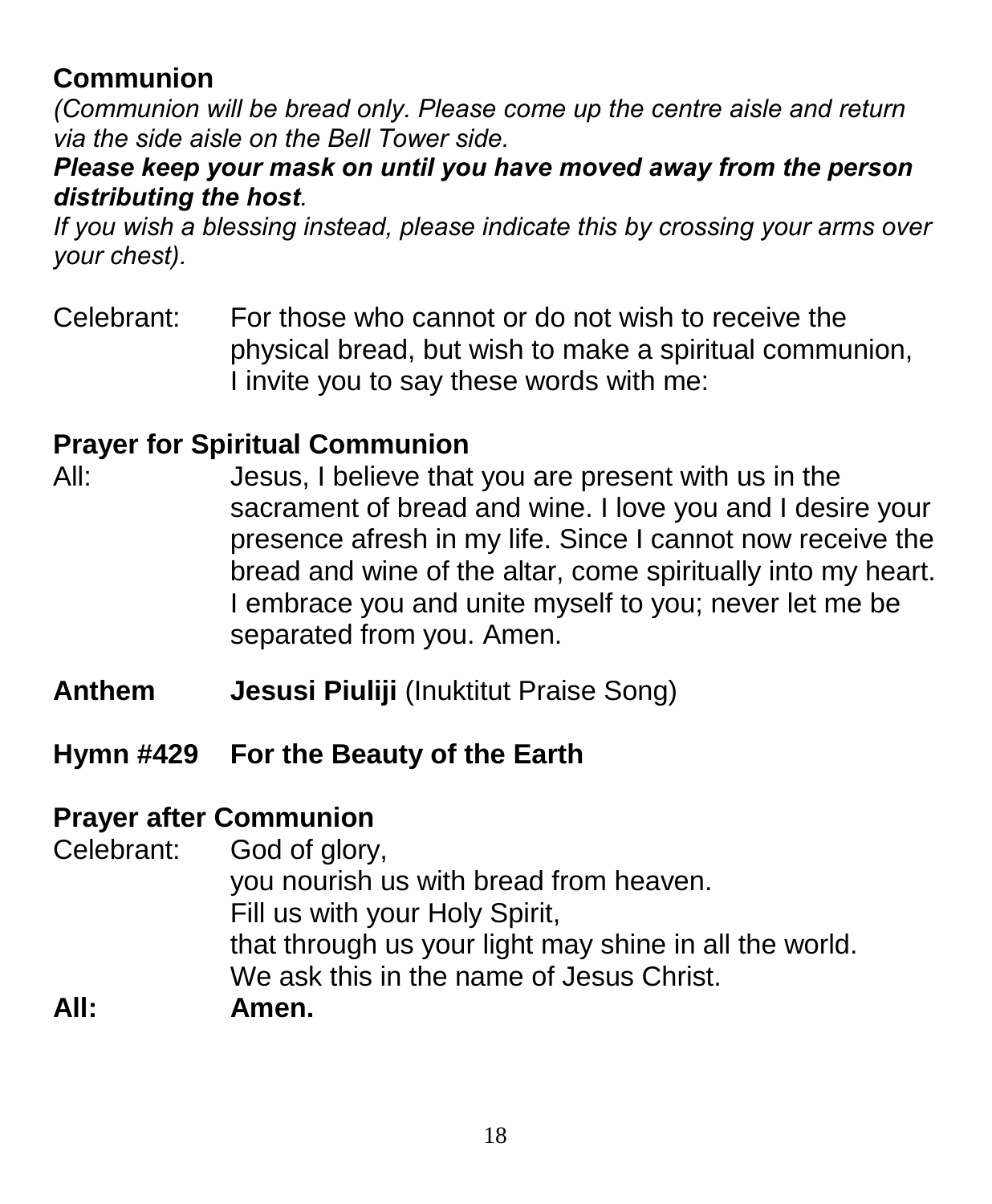## **Doxology** Celebrant: Glory to God, **All: whose power, working in us, can do infinitely more than we can ask or imagine. Glory to God from generation to generation, in the Church and in Christ Jesus, for ever and ever. Amen.**

## **Dismissal**

Celebrant: Go in peace to love and serve the Lord. Alleluia! **All: Thanks be to God. Alleluia!**

**Hymn Secwepemc Honour Song**

About the **Secwepemc Honour Song**:

QUESTION: Can anyone learn the song and join in?

ANSWER: Absolutely. The confirmation of the missing children has impacted everyone locally, regionally, nationally and even globally. Secwepemc Elders have said that it is the children that are going to bring us together. We sincerely hope that that is the case that real reconciliation with First Nations truly happens because of the children. For everyone, regardless of your background, we want to make the world a better place for all our children and give them hope and assurances, that every child does matter. (Chief Rosanne Casimir, chief of the Tk'emups te Secwepemc community.)

Secwepemc Honour Song video :<https://tkemlups.ca/drum/>

The Tk'emlúpsemc, 'the people of the confluence', now known as the Tk'emlúps te Secwe pemc are members of the Interior-Salish Secwe pemc (Shuswap) speaking peoples of British Columbia. The Shuswap or Secwepemc (pronounced suh-Wepmuhc) people occupy a vast territory of the interior of British Columbia. This traditional territory stretches from the Columbia River valley along the Rocky Mountains, west to the Fraser River, and south to the Arrow Lakes. Most Secwepemc people live in the river valleys.